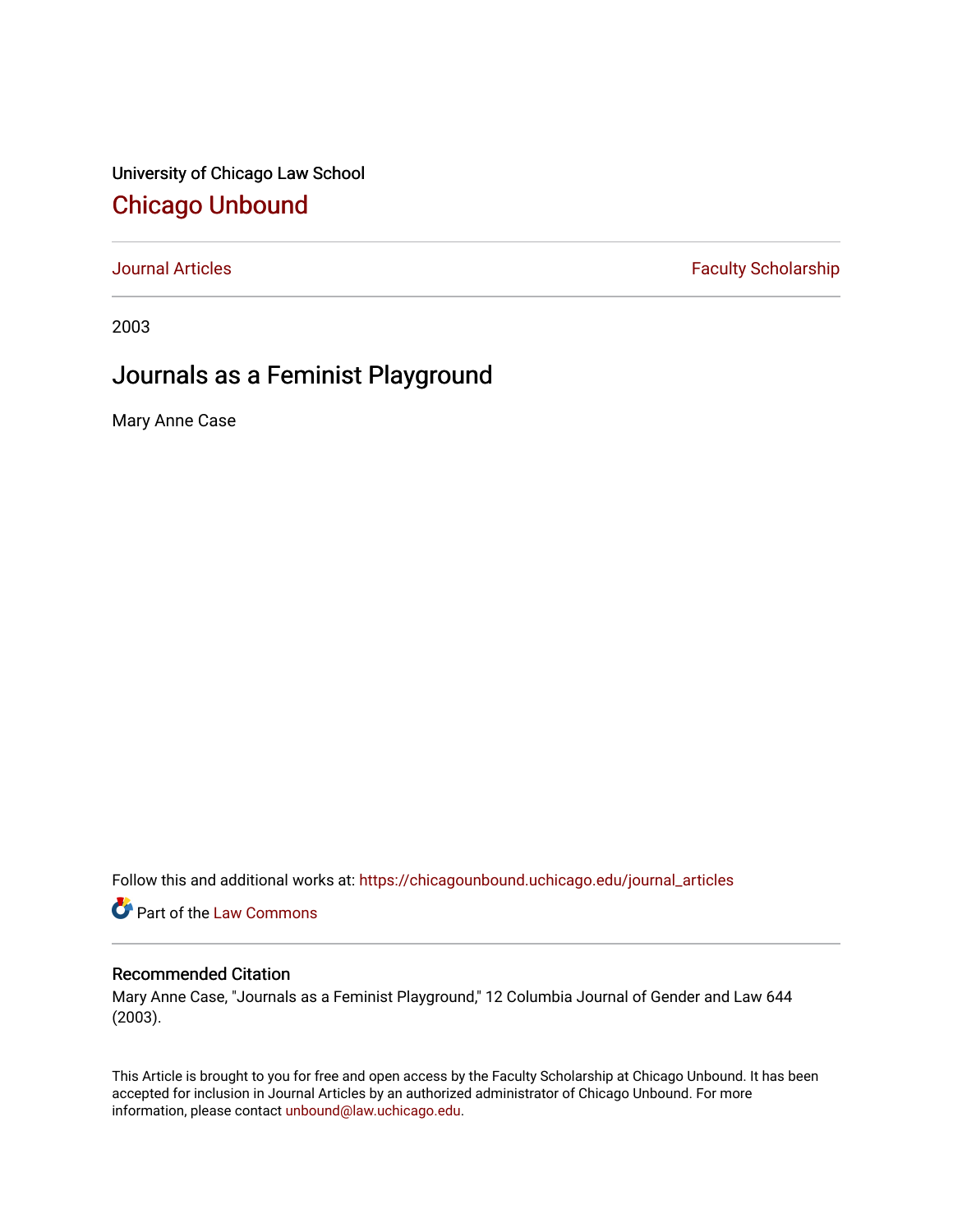## **JOURNALS AS A FEMINIST PLAYGROUND**

## *MAR YANNE CASE\**

When **I** told the organizers of this symposium **I** wished to take as my topic the problems of disagreement among feminists, they put me on a panel they had titled **"Why** Do We Eat Our Young?: Journals As a Feminist Battleground." Like Katherine Franke, whose paper also proceeds from the premise that "we disagree badly as feminists,"' **I,** too, will resist the title given our panel **by** changing one word in it and explaining why the given title will not do. In speaking of journals as a feminist playground rather than battleground, **I** shall say something about the relationship I perceive between playgrounds and battlegrounds, play and battle. **I** will also take issue with the first half of our panel's assigned title **by** arguing that the question to pose is not why (or even whether) we eat our young but how we honor our mothers.

**My** thoughts are prompted **by** comments given to me early in my career when **I** circulated an article of mine on feminist jurisprudence to a senior feminist theorist at a prestigious law school.<sup>2</sup> Although generally encouraging, she was quite troubled **by** one passage. In that passage, after noting that **"I** myself think it is important to remember that feminism is not simply about women"<sup>3</sup> and urging a "focus on how men as well as women fit into the world,"<sup>4</sup> I had dropped a footnote saying, "Not all feminist legal

*3Id.* at **370.**

*4Id.* at **371.**

<sup>&</sup>lt;sup>\*</sup> Arnold I. Shure Professor of Law, University of Chicago Law School. I am grateful to Katherine Franke for provoking reflection on this topic, to participants in this panel, in the twentieth anniversary conference of the Feminism and Legal Theory Workshop at the University of Wisconsin-Madison, and in the University of Texas Subversive Legacies closing plenary, as well as to Jane Cohen, Adrienne Davis, Martha Fineman, and Todd Preuss for facilitating my reflections, and to the staff of this journal and the Texas Journal of Women and the Law for providing transcripts.

*<sup>&#</sup>x27;See* Katherine Franke, On Discipline and Canon, 12 Colum. **J.** Gender **&** L. **639,** 641 **(2003)** (delivered at the conference under the title **"Why** Do We Eat Our Girlfriends?").

<sup>2</sup> Mary Anne Case, **Of** Richard Epstein and Other Radical Feminists, **18** Harv. **J.L. &** Pub. Pol'y **369 (1995).** The article, which began with an introductory section offering my own definition of feminist jurisprudence, was originally commissioned for a Federalist Society conference on feminism held at the University of Virginia, where **I** was then teaching.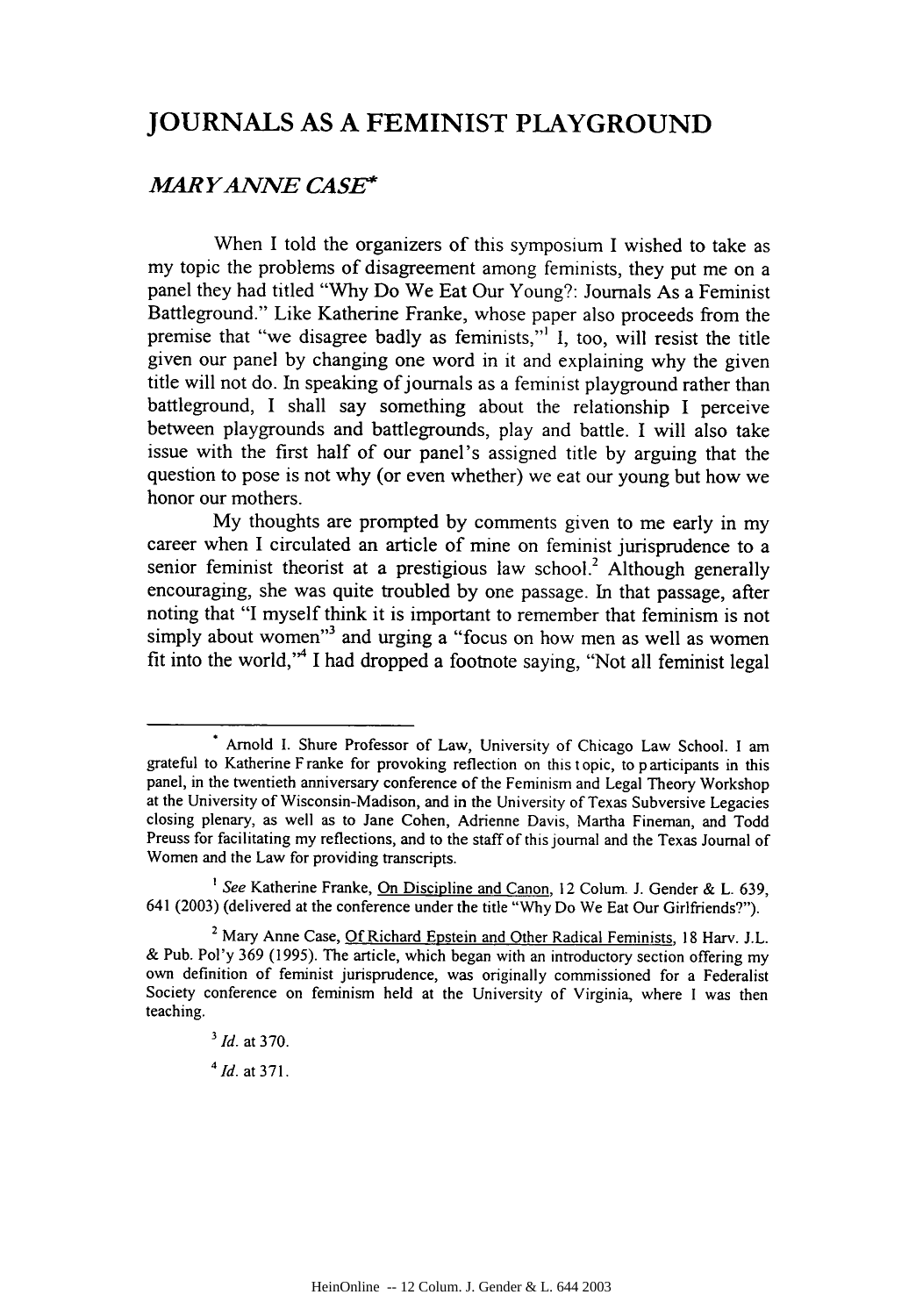theorists would agree with me."<sup>5</sup> As an example, I had cited Christine Littleton's "making a claim" Littleton herself had described as one she had "only recently begun to understand as controversial: feminism is about women..... The claim is merely that, even though many feminists do sincerely care about men, caring about men is not what feminism is about."<sup>6</sup> According to my reader, my mere admission of a clear disagreement among feminist theorists risked undermining the discipline as a whole. You cannot say that, she told me. You cannot say, "Some feminists think x and I think the opposite." That is just what unsympathetic male critics are waiting for, she warned. They will reward you for saying such things, but they will use what you say to hurt other women.

I fear that one of the reasons we may disagree badly as feminists is that we have too thoroughly internalized the notion that we "cannot say that," the warning that acknowledgement of disagreement is somehow dangerous. Notice something about the particular example I cite: the question of whether feminism should concern itself with the plight of men is one on which reasonable minds clearly can differ. That is to say, it cannot reasonably be thought to be either erroneous or evil to take either side of that debate; there are simply multiple perspectives on the question. Even if it were wrong in some sense to take one or another position on a question, that would not be a reason for silence, but for even more critical speech on the subject. If we cannot criticize ourselves and set standards for ourselves within the discipline, then unsympathetic outsiders will be more readily able to dismiss anything we say, even (indeed especially) the most laudatory things we say about each other's work. In her presentation for this symposium's panel on "Confronting Obstacles: Tenure Politics, Rankings, and New Solutions," Elvia Arriola confirmed the dangers of our presenting too united and uncritical a front to the world. She noted that when her tenure committee received "glowing review letters" of her scholarship, the response of colleagues was to dismiss them as coming from "just a bunch of biased feminists, and all they want is for Arriola to get tenure here, so, no, [the glowing reviews] will not change  $\lceil \text{our} \rceil$  opinion."<sup>7</sup> Thus, even if the goal is to avoid undermining other scholars in the field, holding off from honest disagreement may not be the best way to accomplish this goal.

But our unwillingness as feminists to exhibit disagreement goes far beyond an unwillingness to be publicly critical of the scholarly quality of

*<sup>5</sup>Id.* at 370 n.5.

<sup>&</sup>lt;sup>6</sup> Christine Littleton, Does It Still Make Sense to Talk About Women, 1 UCLA Women's L. **J.** 15, 33 n. 84 (1991).

**<sup>7</sup>**See Elvia Arriola's remarks as a panelist at the April 4 symposium (transcript on file with the Columbia Journal of Gender and Law). *See also* Elvia R. Arriola, Tenure Politics and the Feminist Scholar, 12 Colum. J. Gender & L. 532, 535 n.8 (2003) (quoting the letter one critical colleague wrote to the Chair of her Tenure Committee).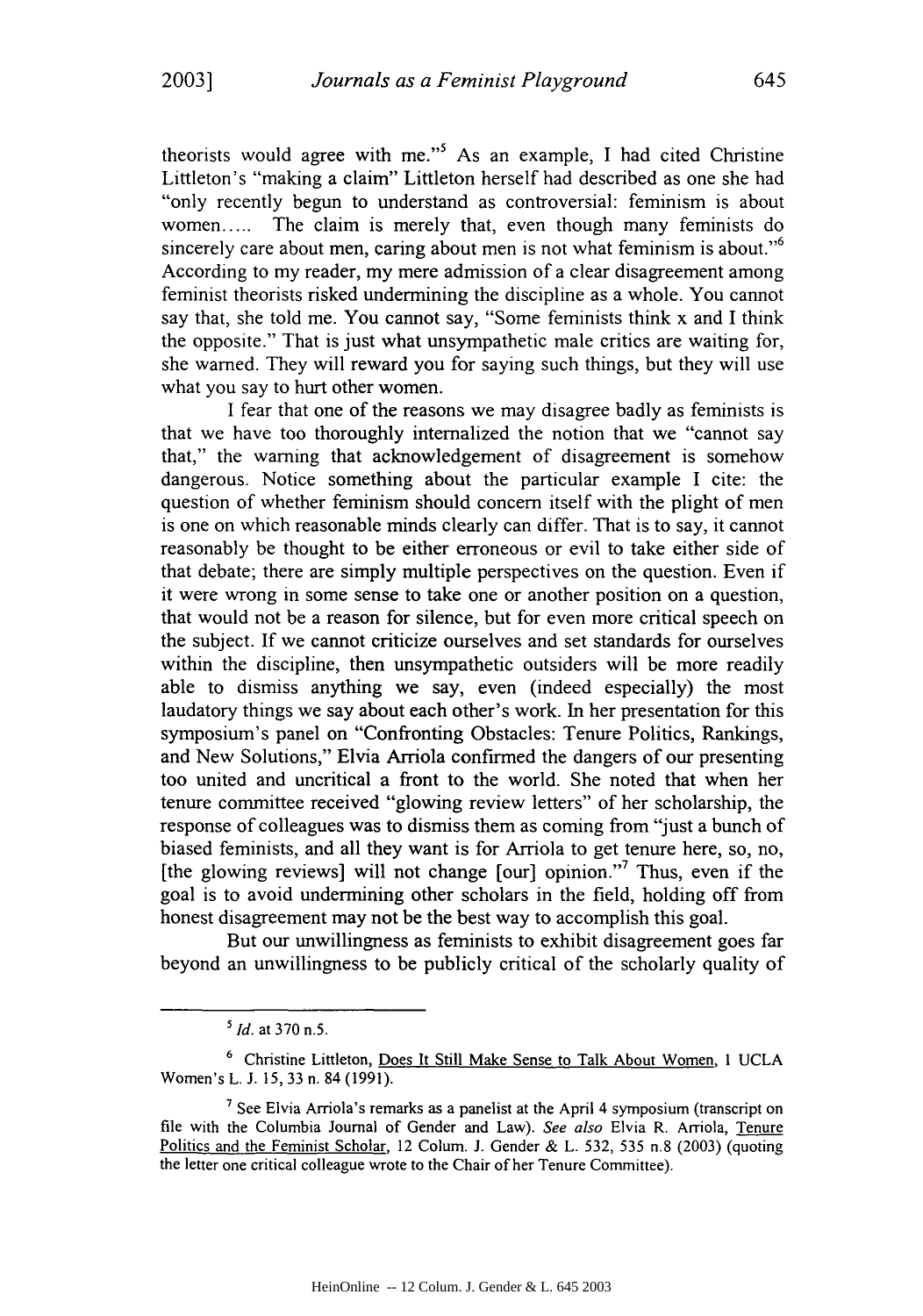other feminists' work and extends to a reluctance to engage one another on those issues where reasonable disagreement is only to be expected. Among the things we may be reluctant to do, which scholars in other fields often do quite productively, is to play with ideas, to toss out possibilities that, in the end, we may not wish to have taken seriously. This may in part be because many of the issues we deal with are deadly earnest matters in which women's lives are at stake; play is easier and safer for scholars whose subject matter is less directly a matter of life and death. But we also could use a playground, a safe space in which to play rather than do battle to the death. You might think that the simple and neat thing for me to say in a conference whose subject is "Why a Feminist Law Journal?" is that journals like the Columbia Journal of Gender and Law are the feminist playground, in which we can safely bat around potentially dangerous ideas. But, unfortunately, I cannot think that. Like my fellow panelist Taunya Lovell Banks, I have done research on sex-segregated toilets, also often seen as a safe space for women to retreat.<sup>8</sup> My research has confirmed in me the view that there are no safe spaces. Feminist law journals in particular, precisely because of their increasing accessibility on Lexis and elsewhere, are no longer a space in which we can have a private conversation the world cannot overhear and use against us or against those we care about.

But it would be unwise to focus too much on fear of how "the boys" may react. At least as big an obstacle to productive disagreement among feminists may be a fear of wounding or being hurt by the other women in the conversation. Another sort of playground, the literal one we experienced as children, may have some relevance here. Consider the research done by Janet Lever in the 1970s, when many of today's feminist theorists were growing up, in Sex Differences in the Games Children Play.<sup>9</sup> What Lever observed was that boys learn early on to play complicated games in which disputing and dispute resolution are incorporated as part of the process. Girls' games, by contrast, tend to be simpler, turn-taking games, in which the first bit of disagreement causes a halt to the game. The boys attack each other vigorously on the playground and in the academy, but often manage to walk away without necessarily taking the dispute too personally. As Janet Halley noted in her remarks at this symposium, when little girls on the playground fall down, they are likely to meet a reaction of "poor dear, you must have hurt yourself badly," which prompts them to dissolve into tears and stop playing rather than to get back into the game. Little boys are prompted to get back into the game even if they are very

**<sup>8</sup>** See Taunya Lovell Banks, Toilets as a Feminist Issue: A True Story, 6 Berkeley Women's L.J. 263 (1990-91); Mary Anne Case, Toilet Paper: Public Toilets as Gendered Spaces (unpublished paper on file with author).

*<sup>9</sup>* See Janet Lever, Sex Differences in the Games Children Play, 23 Soc. Probs. 478 (1976). For a summary of Lever's findings, see Carol Gilligan, In a Different Voice: Psychological Theory and Women's Development 9-10 (1982).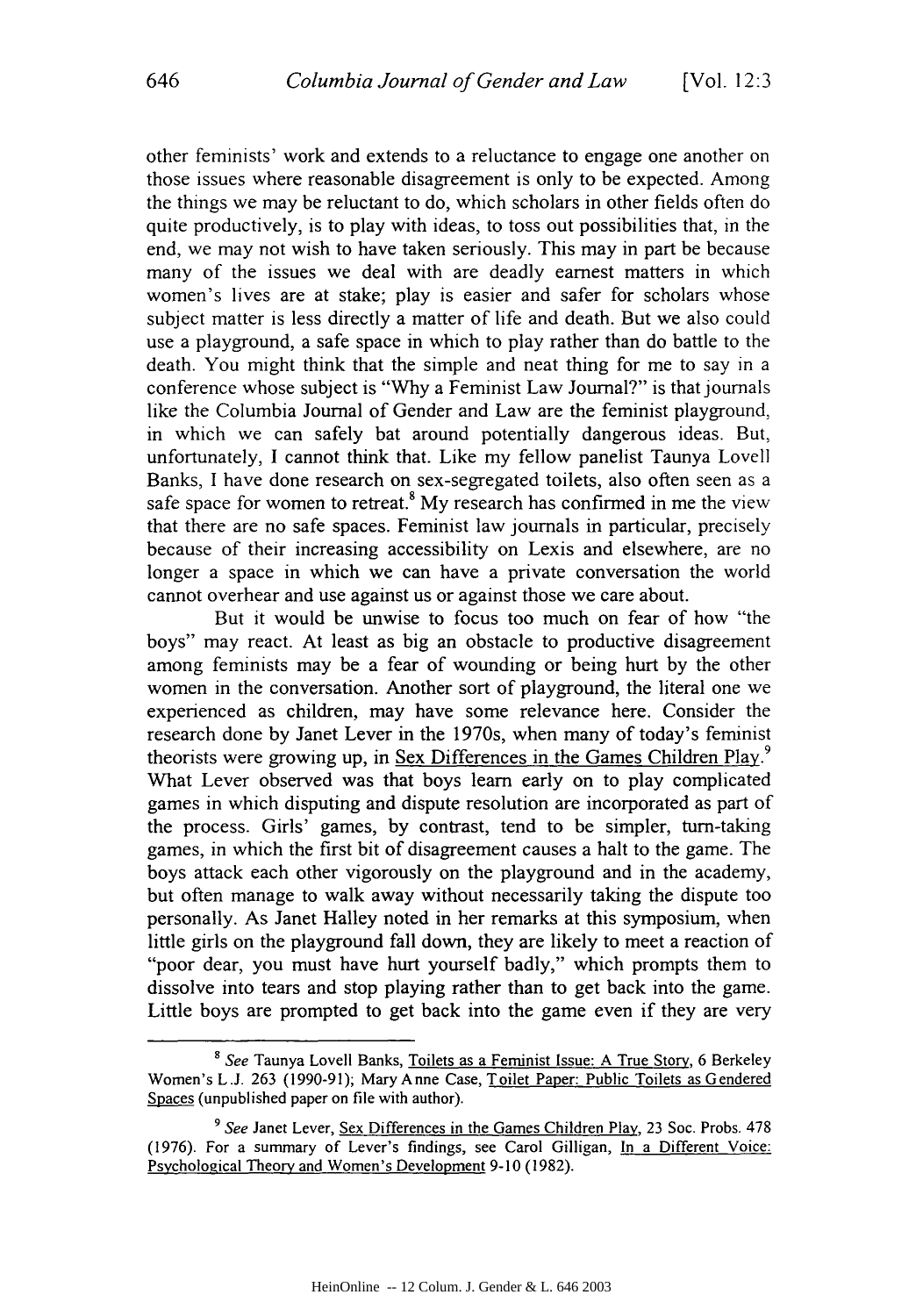badly hurt. These experiences on the playground may prepare them very differently for adult battlegrounds, literal and figurative. In the words of the Duke of Wellington, "The battle of Waterloo was won on the playing fields of Eton."<sup>10</sup>

I do not mean to privilege a male, masculine style of disputing,<sup>11</sup> or necessarily to encourage feminists to beat each other up in sparring matches or in genuine combat only to shake hands afterward like gentlemen, but I do think we would do well to realize that a boxing ring may be a safer space in which to play than we may imagine, safer at times than the women's room may be. We need to learn not to be hurt as easily, not to be as fearful of hurting others, and to incorporate strategies in which hurtfulness is not part of the project. Nor do I mean to suggest we are biologically predestined to disagree badly, only that most of us spent our youth playing with the girls in their corner of the playground and may tend to incorporate what we learned there in our scholarly lives. Perhaps the generation of girls who spent their time on the playground in the shadow of Title IX will eventually reveal Lever's results to be outdated.

One model for productive disagreement among feminists that can be seen to incorporate well the strengths of both masculine and feminine approaches is Martha Fineman's series of "uncomfortable conversations," the closest thing to an ongoing structured dialogue among people who disagree profoundly about important issues I have yet experienced within the feminist legal academy. Martha is a nurturing mother who can pick up participants when they fall down, but she is also a product of the University of Chicago Law School, perhaps the quintessential boys' playground, and that may have conditioned her to encourage some of the sorts of play "the boys" seem more readily to engage in.

Although I generally resist drawing analogies to the habits of nonhuman primates, so long as I am, in the very spirit I endorsed above, playing with the sort of sociobiological accounts of gender differences I usually strongly resist, let me also take on the second half of the title imposed on our panel. To conceptualize the difficulties feminists have with disagreement as a problem of us "eating our young," is, at least in sociobiological terms, o dd. One o versimplified s tory a bout the difference

<sup>&</sup>lt;sup>10</sup> Arthur Wellesley, Duke of Wellington, *quoted in John Bartlett*, Familiar Quotations 506 (Emily Morison Beck ed., 14th ed. 1968) (1855) (referring to Eton College, an elite British secondary school).

<sup>&</sup>lt;sup>11</sup> Indeed, I have spent my scholarly career arguing for exactly the opposite. See, *e.g.,* Mary Anne Case, Two Cheers for Cheerleading: The Noisy Integration of VMI and the Quiet Success of Virginia Women in Leadership, 1999 U. Chi. Legal F. 347, 366 ("[W]e are not yet asking the right questions of either law schools or military schools if we continue to assume unhesitatingly. **. .** that tough, potentially abusive masculine educational methods are, of course, the best, (or indeed, the only adequate) preparation for lawyering or soldiering, let alone citizenship.").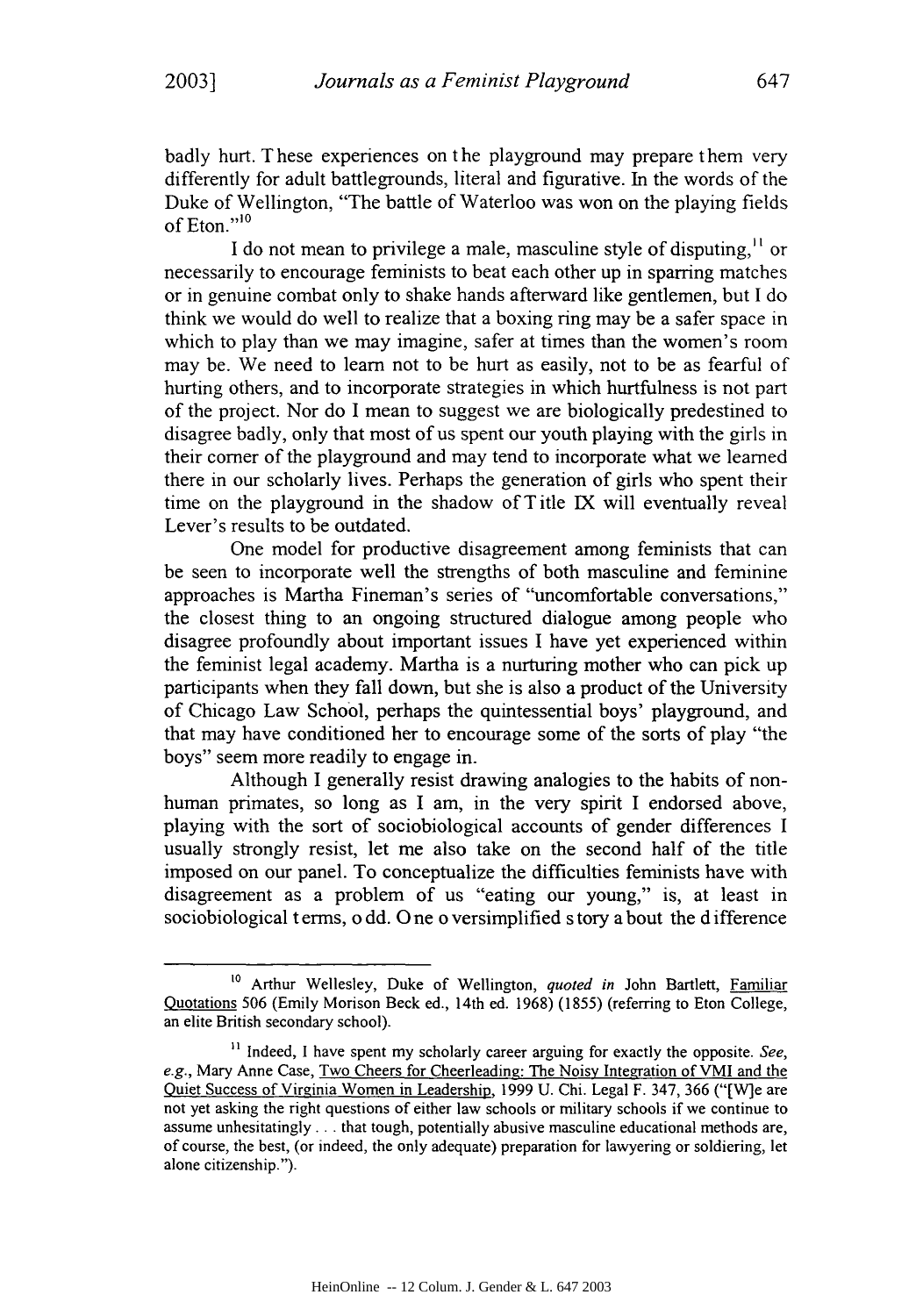between non-human primate social structures built around alpha females and ones built around alpha males is that alpha females are not typically forcibly displaced through competition with the younger generation; females remain subordinate daughters until their mothers die, with their rank determined at birth.<sup>12</sup> Aggressive interactions among females do not typically determine their rank; females may fight, but the outcome is rarely a change in status. The only way females can typically improve their position is to leave the group. Unlike males, females rarely have something tactical to be gained from aggression; most female aggressive encounters are situational blow-ups. Among males in a group, by contrast, there tends to be a more constant jockeying for position, with siblings sometimes cooperating to overthrow the dominant male and kill the young he produced with females they now are in a hurry to impregnate themselves.<sup>13</sup> Perhaps the totemic animals of feminist theorists should not be common chimpanzees, whose males sometimes do kill the young, but bonobos, among whom females are dominant and there is very little aggression, but much evident anxiety, within the group.

While I am playing with explanations for difficulties feminists may have with disagreement, let me expand on Katherine Franke's suggestion that part of the difficulty may be traceable to our tendency to "autobiographize our theoretical work."<sup>14</sup> Not only do we ourselves do so, I fear it is all too often done *to* us as feminists."' Among the many different ways in which the personal is the political, one worth highlighting is that both for participants in the debates within feminism and for those outside of them, our lives as feminists are seen necessarily to determine or to contradict our argument, or at least to be relevant to its validity. The details of our personal lives are often made relevant by people not internal to the

**14** Franke, *supra* note I, at 641.

**<sup>12</sup>**Cf Franke, *supra* note 1, at 640 ("[W]e risk being disciplined by the field, by the canon, and by our more prominent scholars."). Honoring our mothers may have its down side: It may make it more difficult to advance beyond the paradigms of our mothers' generation.

**<sup>13</sup>** *See generally, e.g.,* Barbara B. Smuts, Gender, Agression and Influence, *in* Primate Societies 400 (Barbara B. Smuts et al. eds., 1987). Smuts's description of "sex differences in the quality of agonistic interactions" among primates bears some resemblance to Lever's studies of playground disputes. According to Smuts, "several observers have noted that ritualized threats nearly always precede male attacks on other males whereas females often attack other females without warning." *Id.* at 401.

<sup>&</sup>lt;sup>15</sup> Within legal academics, the fact that those concerned with subordinated populations seem to have a special affinity for narrative is not entirely the doing of feminists and scholars of color. For example, Catharine MacKinnon, who rarely, if ever, uses personal narrative in her own writings, is nevertheless regularly subject to the sort of underground narrative critique **I** describe here. Similar gossip surrounds the benefits scholars of color may have received from affirmative action and the privileges to which Marxist and Critical Legal Studies scholars may cling,